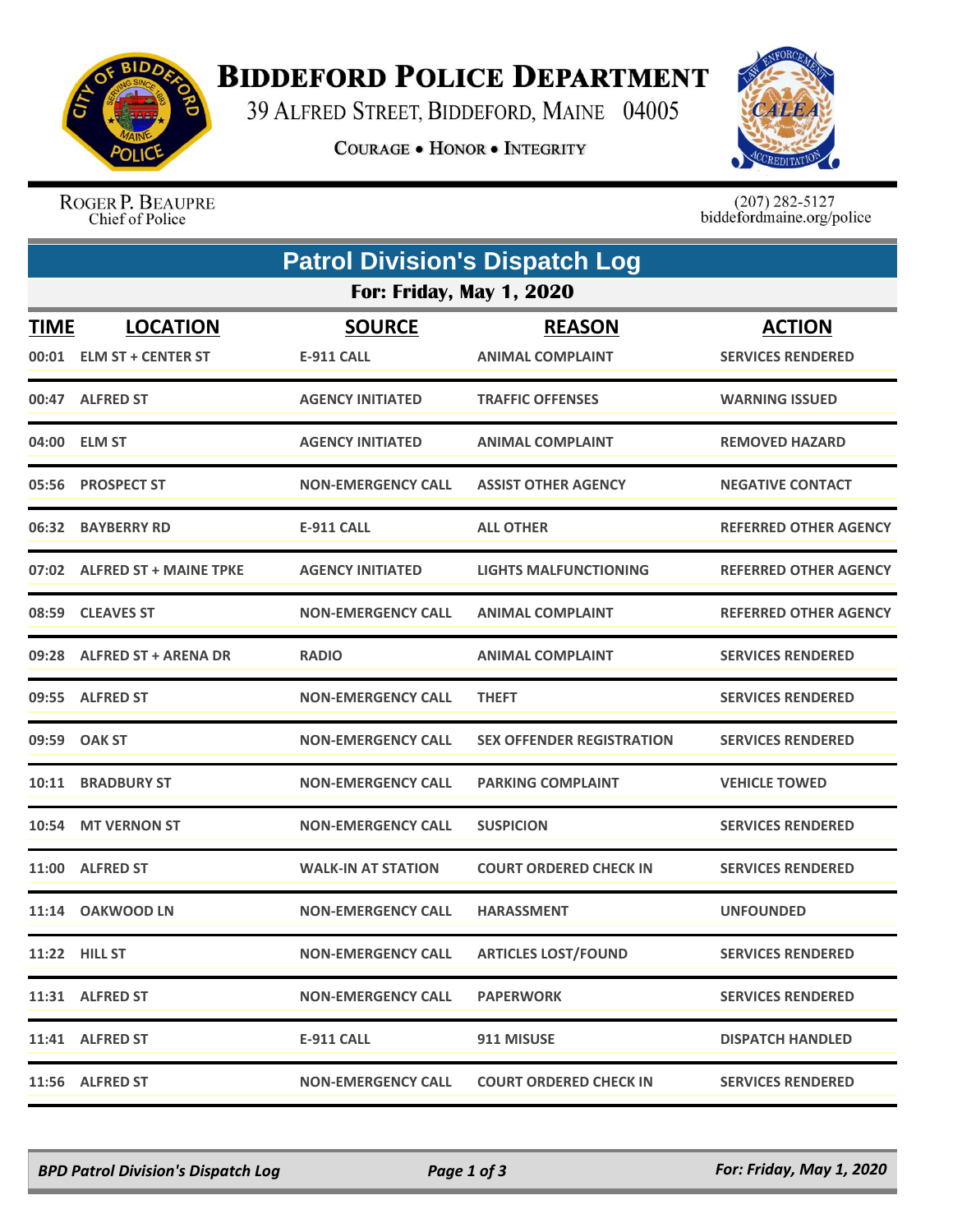| <b>TIME</b> | <b>LOCATION</b>                        | <b>SOURCE</b>                                        | <b>REASON</b>                                                 | <b>ACTION</b>                |
|-------------|----------------------------------------|------------------------------------------------------|---------------------------------------------------------------|------------------------------|
|             | 12:17 LAVOIE AVE                       | <b>NON-EMERGENCY CALL</b>                            | <b>MESSAGE DELIVERY</b>                                       | <b>SERVICES RENDERED</b>     |
|             | 12:21 BACON ST                         | <b>NON-EMERGENCY CALL</b>                            | <b>ASSIST OTHER AGENCY</b>                                    | <b>SERVICES RENDERED</b>     |
|             | 12:31 SOKOKIS RD                       | <b>E-911 CALL</b>                                    | 911 MISUSE                                                    | <b>SERVICES RENDERED</b>     |
|             | <b>13:02 MAIN ST</b>                   | <b>NON-EMERGENCY CALL</b>                            | <b>WARRANT ARREST</b>                                         | <b>NO ACTION REQUIRED</b>    |
|             | 13:12 ALFRED ST                        | <b>NON-EMERGENCY CALL</b>                            | <b>DRUNKENNESS</b>                                            | <b>SERVICES RENDERED</b>     |
|             | 13:16 BIRCH ST                         | <b>NON-EMERGENCY CALL</b>                            | <b>CIVIL COMPLAINT</b>                                        | <b>REFERRED OTHER AGENCY</b> |
|             | 13:41 MAIN ST                          | <b>NON-EMERGENCY CALL</b>                            | <b>FRAUD (INSUFFICIENT FUNDS)</b>                             | <b>REPORT TAKEN</b>          |
|             | 14:00 OAK PL                           | <b>NON-EMERGENCY CALL</b>                            | <b>ASSIST OTHER AGENCY</b>                                    | <b>SERVICES RENDERED</b>     |
|             | 14:50 BEACON AVE                       | <b>NON-EMERGENCY CALL</b>                            | <b>PRO-ACTIVE DV RESPONSE TEAM</b>                            | <b>SERVICES RENDERED</b>     |
|             | 15:08 PEARL ST                         | <b>E-911 CALL</b>                                    | 911 MISUSE                                                    | <b>NO ACTION REQUIRED</b>    |
|             | 15:25 ELM ST                           | <b>NON-EMERGENCY CALL</b>                            | <b>EMERGENCY ORDER VIOLATION</b>                              | <b>REPORT TAKEN</b>          |
|             | 17:32 RATHIER ST                       | <b>AGENCY INITIATED</b>                              | <b>THEFT</b>                                                  | <b>NEGATIVE CONTACT</b>      |
|             | 17:40 ELM ST                           | <b>NON-EMERGENCY CALL</b>                            | <b>VIOL OF BAIL CONDITIONS</b>                                | <b>CITATION ISSUED</b>       |
|             | CHARGE: SALE/USE OF DRUG PARAPHERNALIA |                                                      | OFFENDER: SUBRINA MADORE  AGE: 28  RESIDENT OF: SKOWHEGAN, ME |                              |
|             | CHARGE: VIOLATING CONDITION OF RELEASE | <b>CHARGE: UNLAWFUL POSSESSION OF SCHEDULED DRUG</b> |                                                               |                              |
|             | 17:45 MT VERNON ST                     | <b>E-911 CALL</b>                                    | 911 MISUSE                                                    | <b>NO ACTION REQUIRED</b>    |
|             | 17:47 BACON ST                         | <b>NON-EMERGENCY CALL</b>                            | <b>DISTURBANCE / NOISE</b>                                    | <b>SERVICES RENDERED</b>     |
|             | 18:00 GRANITE ST                       | <b>NON-EMERGENCY CALL</b>                            | <b>HARASSMENT</b>                                             | REFERRED OTHER AGENCY        |
|             | 18:07 ALFRED ST                        | <b>WALK-IN AT STATION</b>                            | <b>CRIM THREAT / TERRORIZING</b>                              | <b>REPORT TAKEN</b>          |
|             | 18:46 BACON ST                         | <b>NON-EMERGENCY CALL</b>                            | <b>DOMESTIC COMPLAINTS</b>                                    | <b>UNFOUNDED</b>             |
|             | 19:09 ELM ST                           | <b>E-911 CALL</b>                                    | ATTEMPTED/THREATENED SUICIDE REPORT TAKEN                     |                              |
|             | 19:32 SULLIVAN ST + BACON ST           | <b>NON-EMERGENCY CALL</b>                            | <b>ANIMAL COMPLAINT</b>                                       | <b>REPORT TAKEN</b>          |
|             | 20:39 ROBIN CIR                        | <b>E-911 CALL</b>                                    | <b>TRESPASSING</b>                                            | <b>NEGATIVE CONTACT</b>      |
|             | 21:03 MITCHELL LN                      | <b>NON-EMERGENCY CALL</b>                            | <b>HARASSMENT</b>                                             | <b>SERVICES RENDERED</b>     |
|             | 21:24 ELM ST                           | <b>NON-EMERGENCY CALL</b>                            | <b>DOMESTIC COMPLAINTS</b>                                    | <b>REPORT TAKEN</b>          |

*BPD Patrol Division's Dispatch Log Page 2 of 3 For: Friday, May 1, 2020*